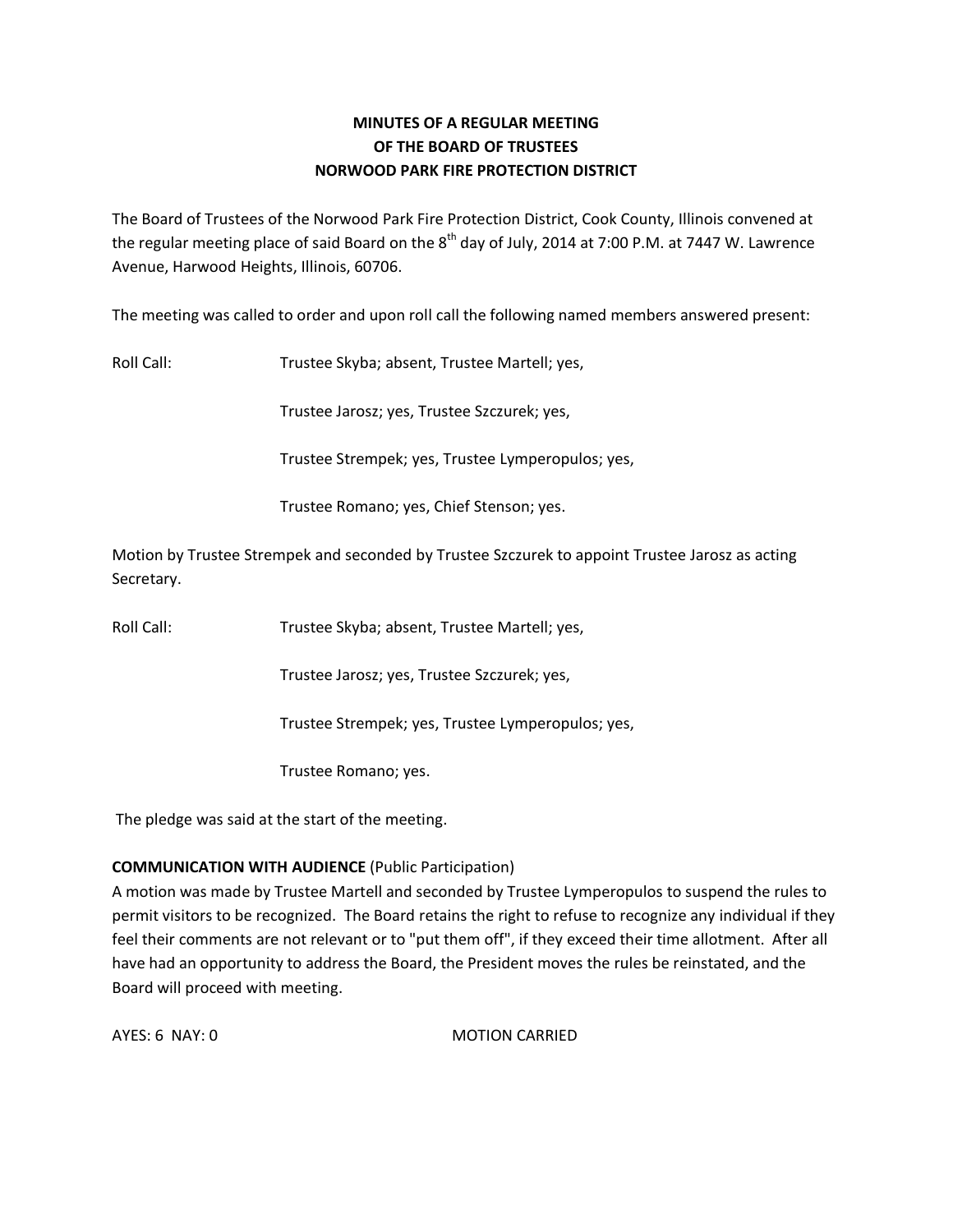Mr. Harczak (Coldwell Banker realtor) answered questions regarding property for sale next to the firehouse. Trustee Lymperopulos stated that we should not entertain the thought of purchasing this property since there is no need.

A motion was made by Trustee Romano and seconded by Trustee Szczurek to approve the payment of all current disbursements in the amount of \$421,207.32.

Roll Call: Trustee Skyba; absent, Trustee Martell; yes,

Trustee Jarosz; yes, Trustee Szczurek; yes,

Trustee Strempek; yes, Trustee Lymperopulos; yes,

Trustee Romano; yes.

AYES: 6 NAY: 0 MOTION CARRIED

Motion by Trustee Jarosz and seconded by Trustee Lymperopulos to approve the minutes of the Regular meeting held on June 10<sup>th</sup>, 2014.

|                | Roll Call: | Trustee Skyba; absent, Trustee Martell; yes,      |
|----------------|------------|---------------------------------------------------|
|                |            | Trustee Jarosz; yes, Trustee Szczurek; yes,       |
|                |            | Trustee Strempek; yes, Trustee Lymperopulos; yes, |
|                |            | Trustee Romano; abstain.                          |
| AYES: 6 NAY: 0 |            | <b>MOTION CARRIED</b>                             |

Motion by Trustee Szczurek and seconded by Trustee Strempek to approve the minutes of the Closed Session meeting held on June 10<sup>th</sup>, 2014.

|                  | Roll Call: | Trustee Skyba; absent, Trustee Jarosz; yes,     |
|------------------|------------|-------------------------------------------------|
|                  |            | Trustee Strempek; yes, Trustee Romano; abstain, |
|                  |            | Trustee Martell; yes, Trustee Szczurek; yes,    |
|                  |            | Trustee Lymperopulos; yes.                      |
| $AYES: 6$ NAY: 0 |            | <b>MOTION CARRIED</b>                           |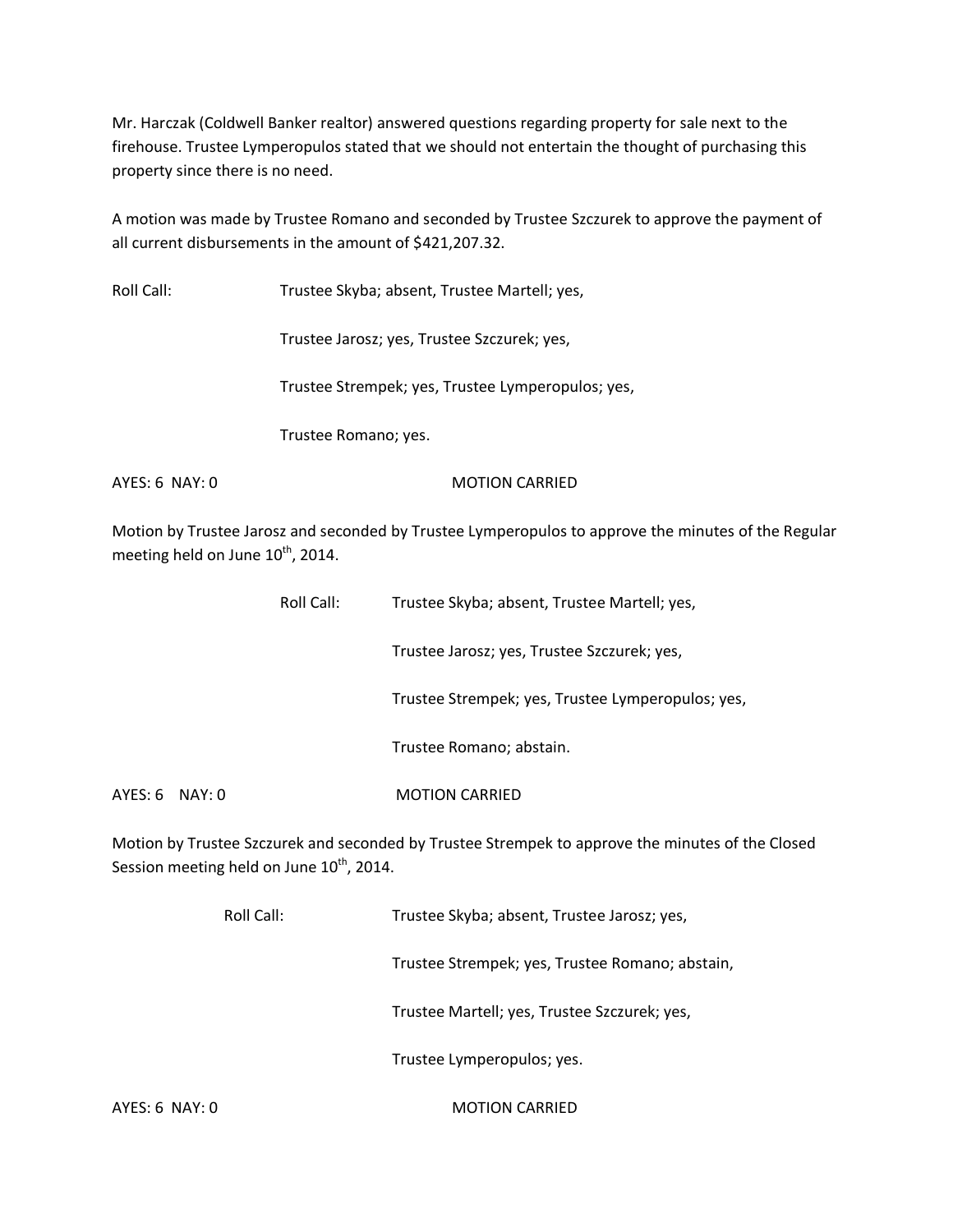### **TREASURER'S REPORT**

# Schedule of Assets (Arising from Cash Transactions) June  $30<sup>th</sup>$ , 2014

| Assets                                                      |                |
|-------------------------------------------------------------|----------------|
| Checking and money market accounts (interest rate-APY):     |                |
| Plaza Bank checking #4303503 (0.046%)                       | \$3,433.76     |
| Plaza Bank money market #4303498 (0.295%)                   | 397,434.42     |
| Plaza Bank ambulance billing money market #4304492 (0.295%) | 363,234.38     |
| Plaza Bank-Medical #1003102                                 | 1,124.69       |
| Total checking and money market accounts                    | 765,227.25     |
| Certificates of deposit (interest rate and maturity):       |                |
| Plaza Bank (0.65%, 09/02/14)                                | 624,032.29     |
| Belmont Bank and Trust (1.00% 08/23/14)                     | 541,974.25     |
| Plaza Bank (0.64% 07/17/14)                                 | 124,881.92     |
| Plaza Bank (0.65% 09/18/14)                                 | 423,635.79     |
| Plaza Bank (0.65% 12/23/14)                                 | 473,960.53     |
| Belmont Bank (1.00% 08/21/14)                               | 518,150.69     |
| Belmont Bank (1.00% 07/19/14)                               | 366,096.58     |
| Total certificates of deposit                               | 3,072,732.05   |
| Total checking, money market and certificates of deposit    | \$3,837,959.30 |

Motion by Trustee Szczurek, seconded by Trustee Romano to approve the Treasurer's report as presented from the Financial Statement for June 2014**.** 

Trustee Martell stated on a cash basis we have a surplus for the fiscal year. So when the audit comes it may be different. This was a record year for ambulance fees collected. We have a couple CDs maturing so we will be looking at other options and possibly move some money.

| Roll Call: | Trustee Skyba; absent, Trustee Martell; yes,      |  |
|------------|---------------------------------------------------|--|
|            | Trustee Jarosz; yes, Trustee Szczurek; yes,       |  |
|            | Trustee Strempek; yes, Trustee Lymperopulos; yes, |  |
|            | Trustee Romano; yes.                              |  |
|            |                                                   |  |

AYES: 6 NAY: 0 MOTION CARRIED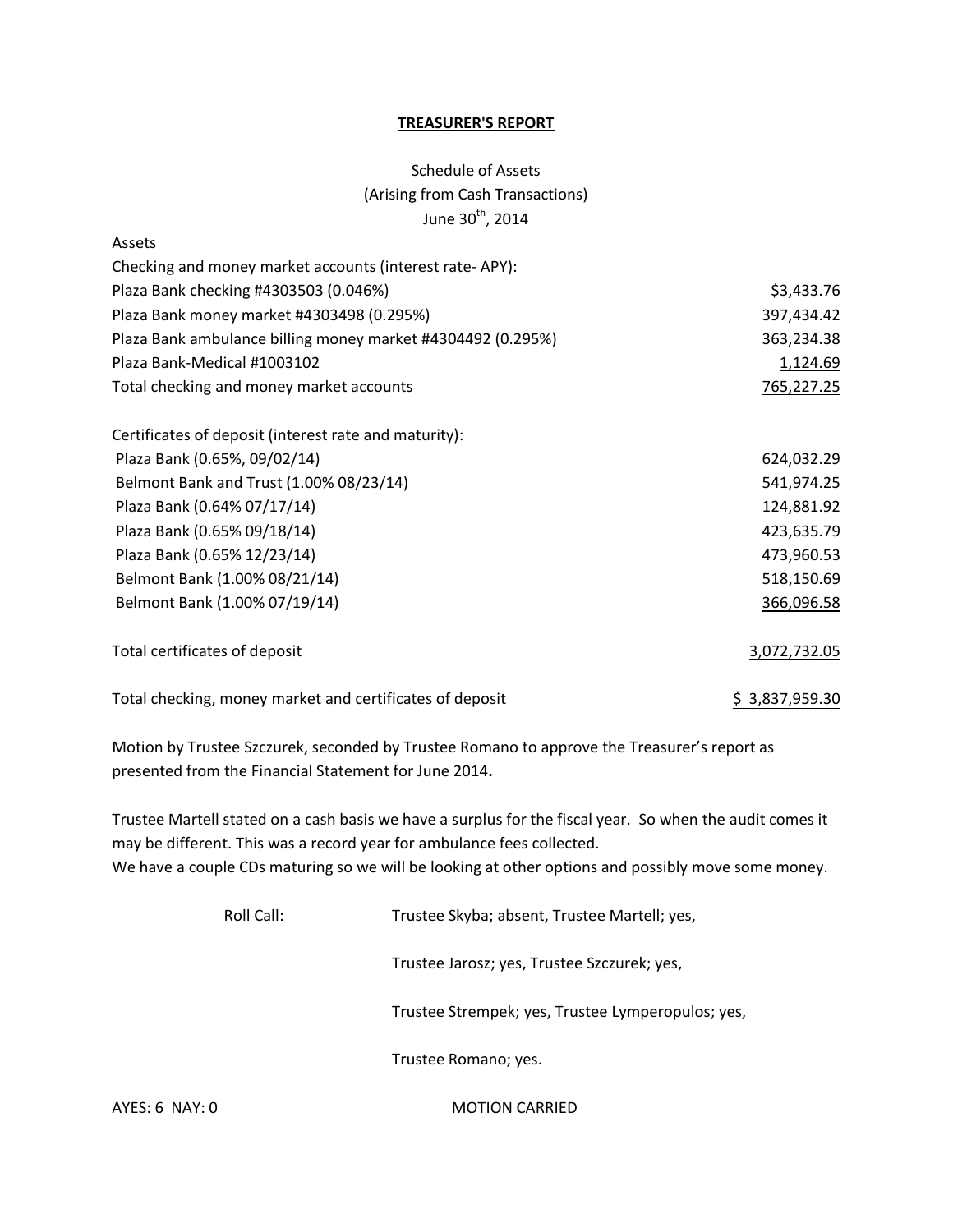## **Chiefs Report:**

All Trustees received a copy of the alarm report.

All Trustees received a copy of the inspection report along with the list of completed inspections for this month.

Yesterday I received a copy of the Trustees rules and regulations from Shawn. There are 216 pages (6 chapters) and we need to go through each page and take out what doesn't pertain to us and add things that do. This will take us quite a bit of time, once the office staff completes a chapter we will forward it to the committee and then put it on the agenda one chapter at a time for approval. This process could take a year or so. We would still need to look at our policies and Firemen rules and regulations. Shawn has offered to come to a meeting to explain everything. Next month we have the budget hearing maybe that would be a good time for Shawn to attend.

Discussion about having Attorney Flaherty at the next meeting.

We received the report from the architect that was recommended to us from B and F. We will try and find a roofer to coincide with the tuck pointer to complete the job. Everybody has a copy of the architect's opinion. You had approved up to \$7,500 for a licensed architect or structural engineer. The B and F architect charged us \$100 for his opinion and stamped it. Discussion on the process.

The switch to the Linden Group broker is on the agenda. They have already helped us out with the dental and they did some work for us on the BC/BS renewal. We are looking forward to working with them In the future.

The Lutheran General transition is going well, July  $1<sup>st</sup>$  came and we started with their reporting system. So far so good, some minor hiccups but we are working them out as we go. They have welcomed us with open arms and we have received letters from the administration welcoming us. August  $1<sup>st</sup>$  is right around the corner and our medics are completing all the required training.

The Nederman exhaust system is fully installed, they are just waiting for our Engine to get back from the body shop to hook up the last piece of equipment. We will pay the second half of the bill when we receive the IPRF grant next March.

Our ambulance committee met with the representative from Foster Coach and Horton ambulance. They have the state bid and we are working with them on the specs. We received the prints today with the equipment we want and the changes we requested. We are having another meeting next Tuesday. The quote we have right now is for the E450 (gasoline) chassis for \$171,000. Our goal is to have the purchase on the August  $12^{th}$  agenda.

We are looking at new defibrillators; the manufacturer came by and would like to work with us on a grant. The price for a new one is approximately \$30,000 apiece; our old ones are 7 years old. We are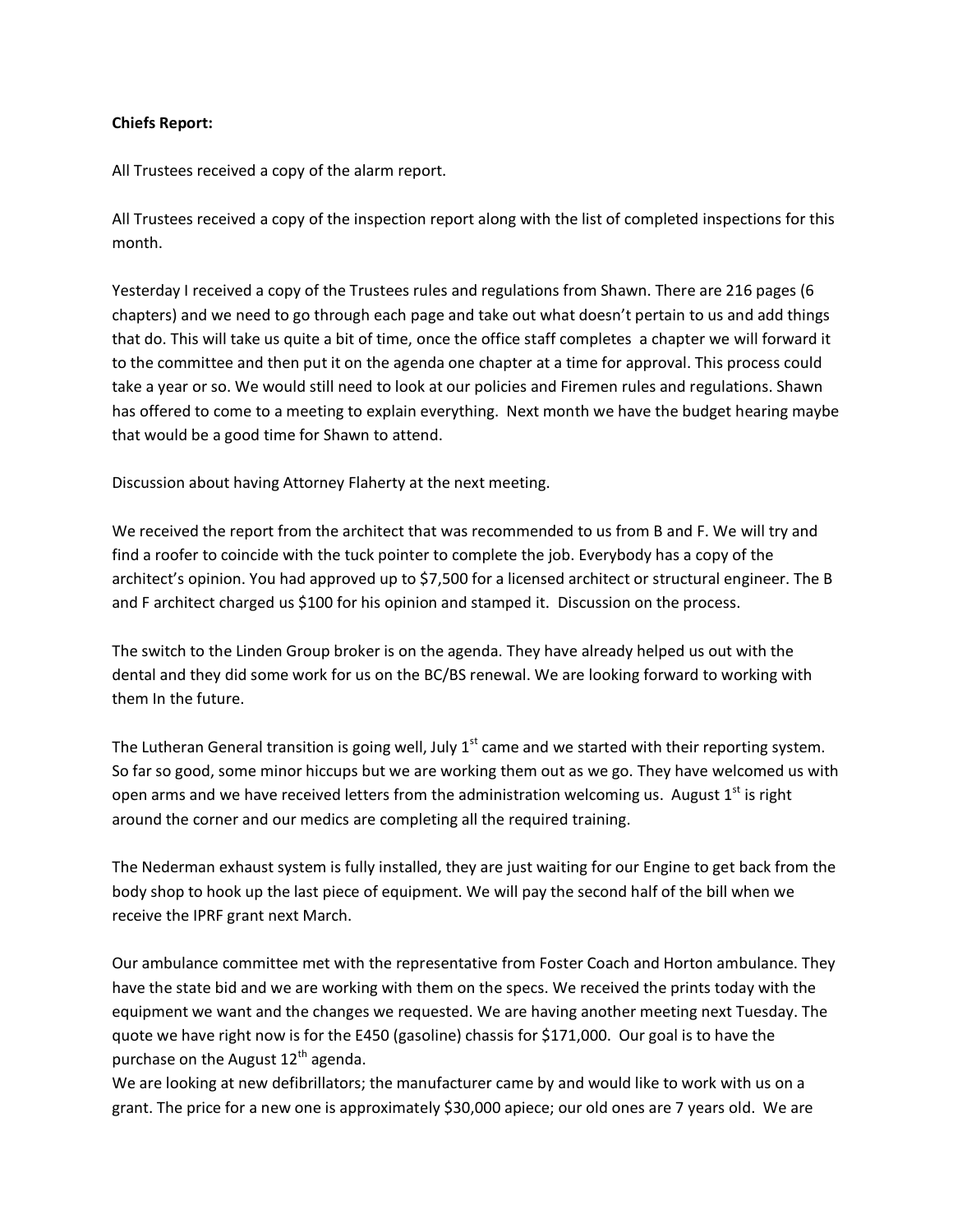looking into other ways to purchase this equipment. Our new system has some procedures they do that our current defibrillators are not equipped to do. They are not asking us to go out and purchase these but if we are going to get new ones they would like us to make sure the new equipment can accommodate their procedures.

The August budget hearing will begin at 7pm followed immediately by the board meeting.

Motion by Trustee Lymperopulos and seconded by Trustee Strempek to accept the Chief's Report for June 2014 as presented.

AYES: 6 NAY: 0 MOTION CARRIED

#### **President Report:**

Nothing to report at this time.

#### **Committee Reports:**

Finance Committee- Trustee Martell stated that we should have a finance meeting before the budget hearing. Trustee Martell also stated that everyone received their tax bills and there are increases and decreases throughout the district. Discussion

Building and Equipment Committee- Chairman Szczurek stated there is nothing at this time.

Technology and PR Media Committee- Chairman Strempek stated there is nothing to report at this time.

Policy Committee- Trustee Jarosz stated there is nothing at this time.

Pension Fund- Trustee Martell stated there is a meeting July 21<sup>st</sup> at 7:00pm. Chief Stenson was asked about the proposal from Lauterbach and Amen. It will be discussed at the Pension meeting.

#### **Old Business:**

None

#### **New Business**:

Motion by Trustee Jarosz and seconded by Trustee Martell to approve the change of our Insurance Broker from American Westbrook Insurance Services to Linden Group Health Services effective July  $1<sup>st</sup>$ , 2014.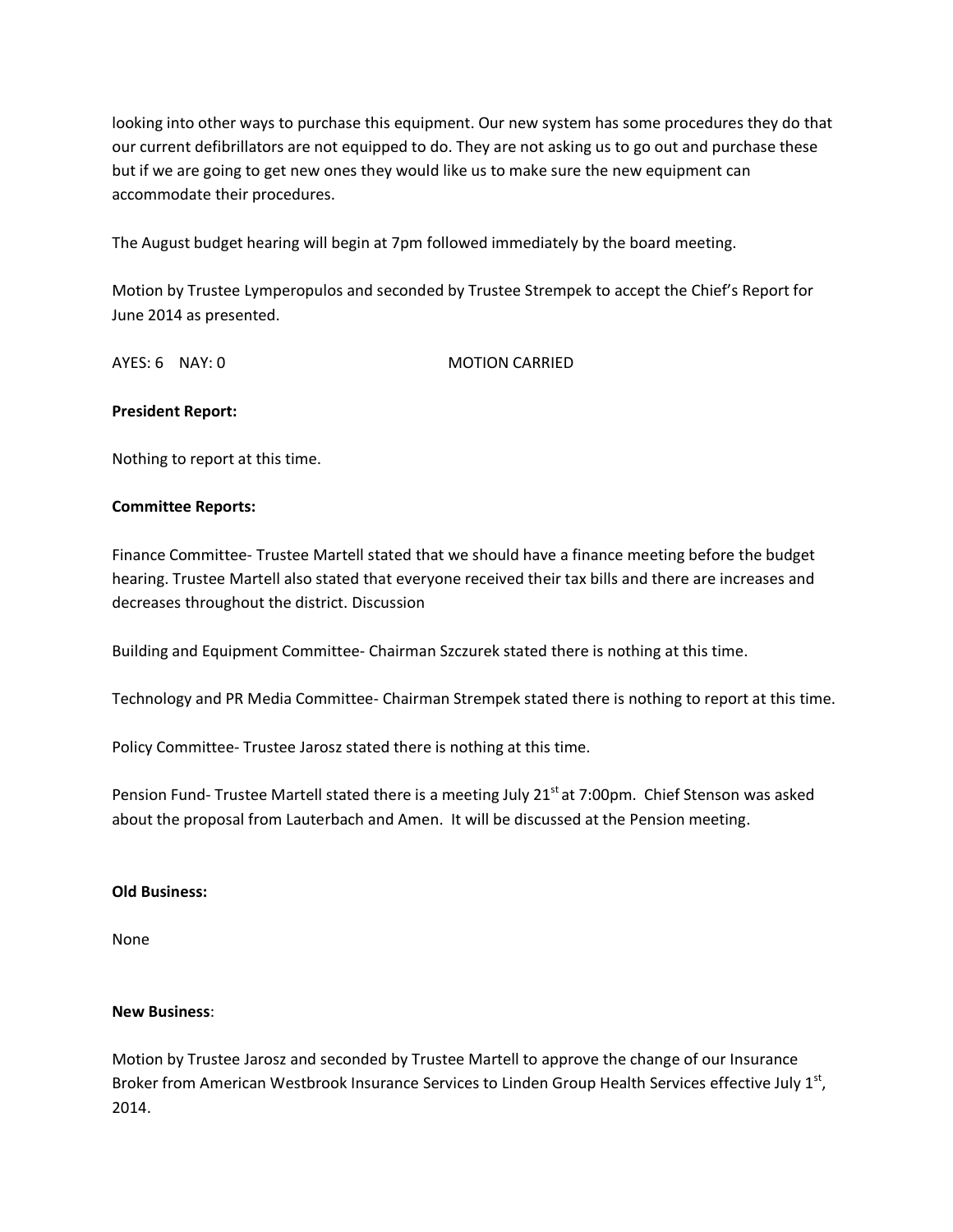Roll Call: Trustee Skyba; absent, Trustee Martell; yes,

Trustee Jarosz; yes, Trustee Szczurek; yes,

Trustee Strempek; yes, Trustee Lymperopulos; yes,

Trustee Romano; yes.

AYES: 6 NAY: 0 MOTION CARRIED

Motion by Trustee Martell and seconded by Trustee Szczurek to approve Lauterbach & Amen, LLP to provide monthly accounting assistance and audit support to the Norwood Park Fire Protection District for year ended June 30, 2015, at a cost of \$13,390.00.

Roll Call: Trustee Skyba; absent, Trustee Martell; yes,

Trustee Jarosz; yes, Trustee Szczurek; yes,

Trustee Strempek; yes, Trustee Lymperopulos; yes,

Trustee Romano; yes.

## AYES: 6 NAY: 0 MOTION CARRIED

Motion by Trustee Romano and seconded by Trustee Strempek to approve the proposal from Guardian starting August 1<sup>st</sup>, 2014 for the Norwood Park Fire Protection District's dental insurance policy.

Trustee Martell asked if the Union had been notified. Chief Stenson said the union sent the information out to the firemen today. The new policy is better than the current one so it shouldn't be a problem.

Roll Call: Trustee Romano; yes Trustee Lymperopulos; yes,

Trustee Jarosz; yes, Trustee Szczurek; yes,

Trustee Strempek; yes, Trustee Skyba; absent,

Trustee Martell; yes.

AYES: 6 NAY: 0 MOTION CARRIED